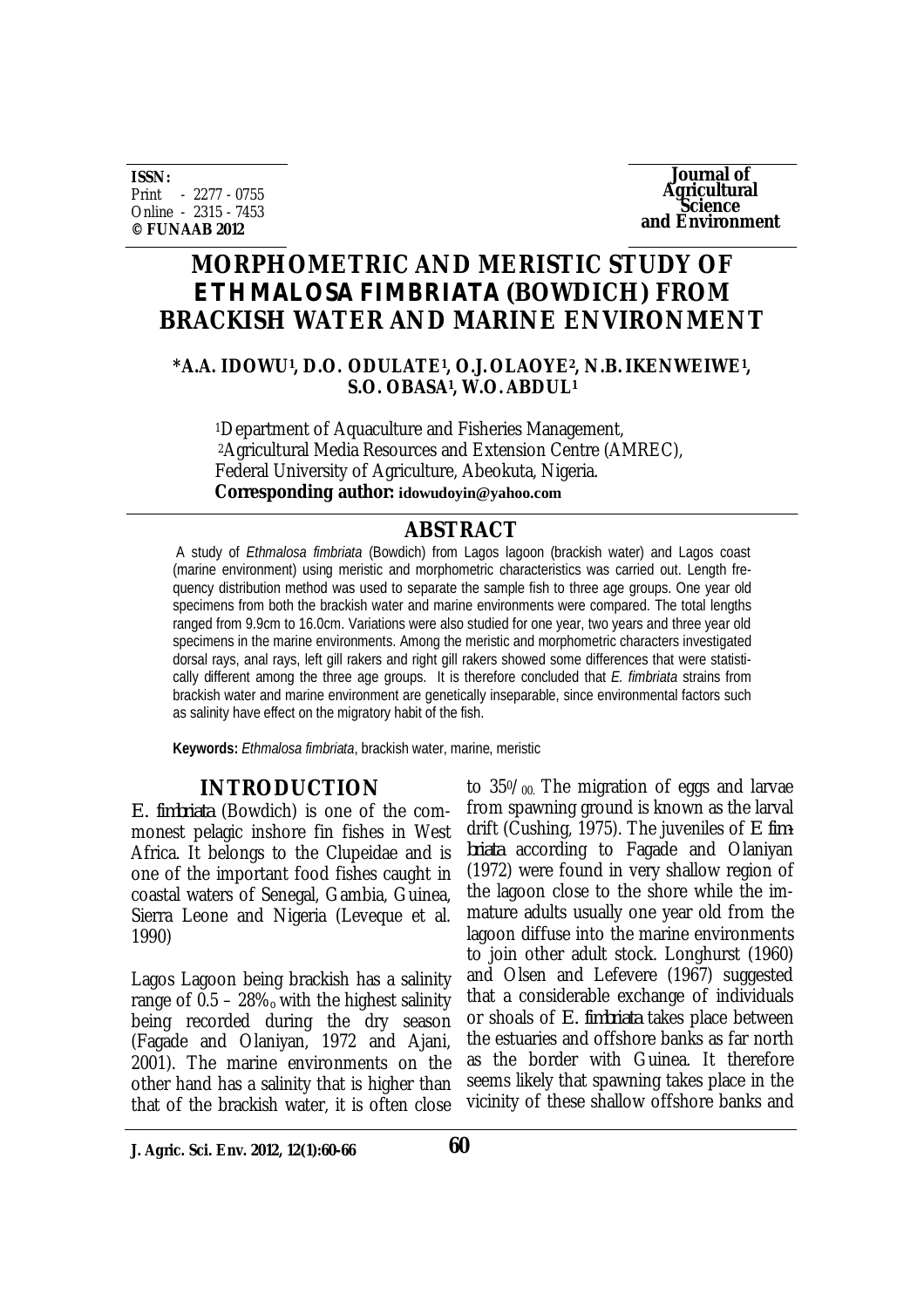that after metamorphosis the young fish migrate inshore. It was thus clear that *E. fimbriata* spends its life cycle in both the brackish and marine environments. The racial studies of fish in Nigeria had been done by Ezenwa and Kusemiju (1981) when they carried out investigation on the distribution and comparative racial study of the catfish *Chrysichthys nigrodigitatus* in brackish water area and major rivers in Nigeria. The aim of this study was to carry out investigation on meristic and morphometric characters.

#### **MATERIALS AND METHODS** *Study Area*

Lagos lagoon lies between longitude 3º 23' and 30 43′ E and between latitude 60 22′ and 60 38′N. It is a water body in the heart of Lagos metropolis and cut across the southern part of the metropolis linking the Atlantic Ocean in the West and south and Lekki lagoon in the east.

## *Collection of Specimens*

120 specimens of *E. fimbriata,* of which 60 each were collected from the Lagos lagoon and off the Lagos coast from fishermen using pelagic set nets of 30mm mesh. Prior to the laboratory investigation the specimens were kept in the deeper freezer at a temperature of -20oC to avoid deterioration.

#### *Laboratory procedures*

For the morphometric and meristic studies of *E. fimbriata* from brackish and marine environments 60 specimens from each locality were used. The specimens used from the brackish water ranged from 9.9cm – 13.3cm standard length and 11.5cm – 24.0cm standard length for the marine specimens.

The meristic characters used in the laboratory were actual count of number of dorsal rays, pectoral rays, pelvic rays, anal rays, left gill rakers, right gill rakers and vertebrae. Measurement and counts were made on the left side of the fish except for the gill rakers which were counted on both the left and right sides (Kusemiju, 1975, Ugwumba, 1984 and Omoniyi, 1997).

## *Gill rakers*

The gill rakers on the lower parts of the anterior gill arch were counted under the magnification of binocular microscope (x100) after removing the complete anterior gill arch from the operculum of the fish.

## *Fin rays*

All the fin rays which include the dorsal rays, pectoral rays, pelvic rays and anal rays were counted visually except for smaller fishes from the brackish water in which their fin rays were counted under the magnification of hand lens, where the last two branched fin rays had a common root were counted as one and when they had distinct roots were counted as two (Kusemiju, 1975).

## *Vertebral Count*

The vertebral count was done by boiling the fish in water to remove the flesh leaving only the bones. The number of vertebrae was determined by counting from the first vertebrae on the head to the last on the urostyle (Kusemiju, 1975).

#### *Morphometric Characters*

The morphometric characters used were the measurement of the standard lengths and head lengths. The measurement of the standard length was done by measuring the fish on a measuring digit board calibrated in cm from the tip of the snout to the structure base of the caudal fin while the head length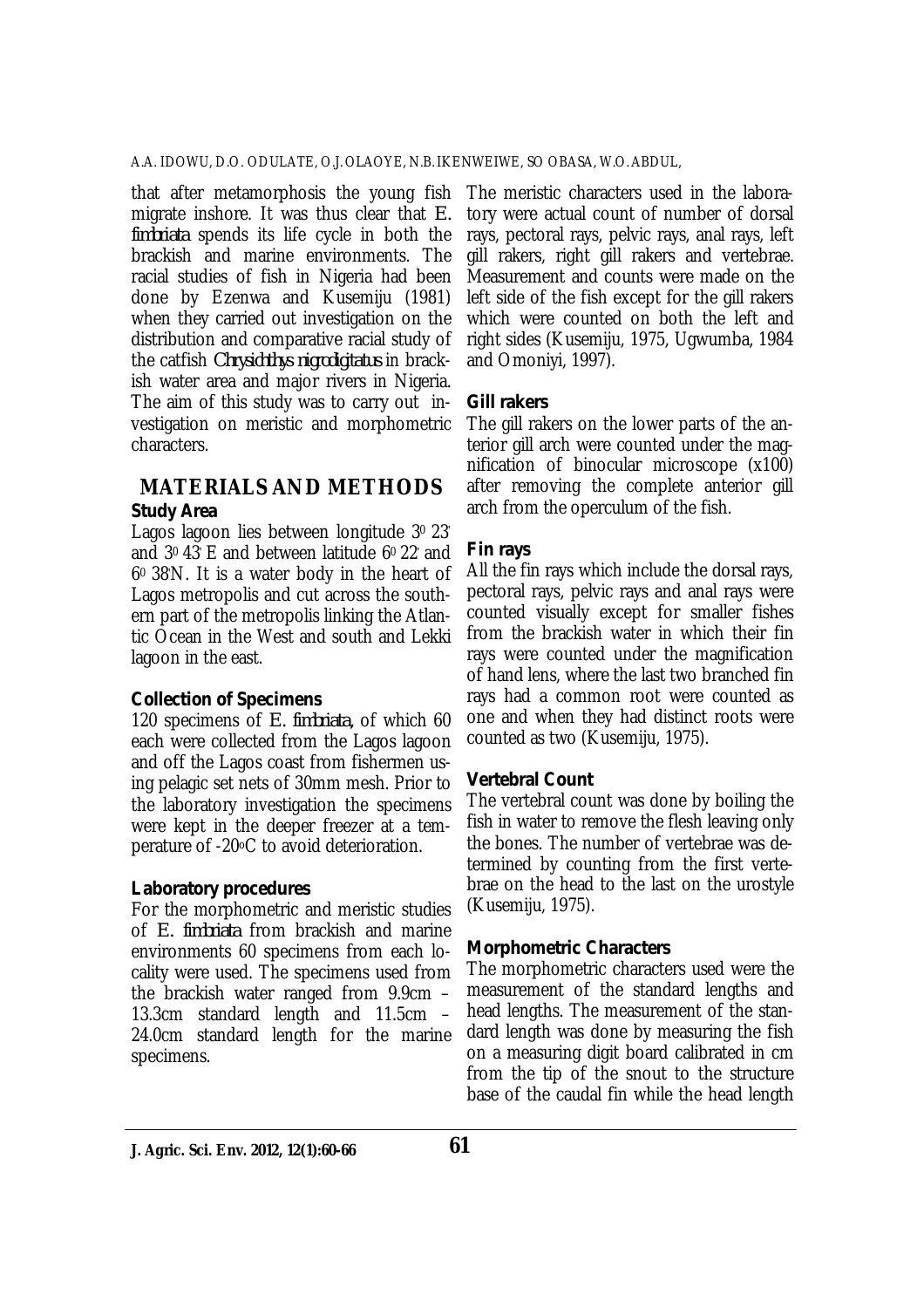the projected most posterior margin of the opercular membrane.

#### *Sex determination*

This was done by dissecting the gonads using a dissecting kit. The presence of eggs in the gonad indicated that the fish was a female while the presence of testis indicated a male fish.

#### *Statistical Analysis*

For analysis of the counts, means and standard deviations were employed on the meristic and morphometric characters. t-test statistics was used to verify the observed differences in the characters while the graph developed from the length frequency distribution of the standard length was used to identify the groups in each of the two populations.

#### **RESULTS**

All data for meristic and morphometric characters comparisons were drawn from the collected 120 specimens for the two study environments. It was observed that lagoon species of *E fimbriata* were smaller in size than marine species (Figure 1).

From the length – frequency distribution of *E fimbriata*, specimens measuring 9.0 – 16.9cm standard lengths are placed in group I in lagoon system. In marine system, three<br>aroups were identified. Standard length groups were identified. ranging from 11.5cm to 15.5cm belongs to group I, while 15.5cm – 20.5cm belongs to group II and 20.5 – 24.5cm was identified as group III. An overlap in the standard length from 11.5 – 13.5cm was observed between the specimens from the two environments studied. The pelvic rays had a constant value of 7 while the vertebrae had a constant value of 12. The anal ray count

was measured from the tip of the snout to of group I from Lagos lagoon ranged from 18 – 21 with a mean of  $19.13 \pm 0.77$  while those of Lagos coast ranged from 18 – 20 with a mean of  $18.85 \pm 1.13$ . T- test (p > 0.05) result showed that the difference observed was not statistically significant. The left gill raker count for group I from Lagos lagoon ranged from  $58 - 77$  with mean of  $68.0 \pm 4.23$ while those from Lagos coast ranged from 58 – 78 with a mean value of  $72.0 \pm 6.69$ . A t -test was carried out on the difference observed in the number left gill rakers was not significant at 5% level of significance. The right gill raker count for age group I of *E. fimbriata* from Lagos lagoon ranged from 62 – 75 with a mean of  $68.0 \pm 3.55$  while those from Lagos coast ranged from 53 – 76 with a mean of 71.0±5.42. The difference observed was not statistically significant (p>0.05).

> The standard length of group I from Lagos lagoon ranged from 9.9 – 13.3cm with a mean of 11.14±0.67cm while those from Lagos coast ranged from 11.5 – 15.5cm with a mean of  $14.13 \pm 1.07$ cm. The head length ranged from 2.2 – 3.8cm in Lagos lagoon with a mean of 2.79±0.31cm while those of Lagos coast ranged from 2.9 – 4.8cm with a mean of 3.9±0.45cm. The t-test analysis for the observed difference in the characters of the two populations indicated that there was no statistical difference in the two populations .

## **DISCUSSION**

Studies carried out on length frequency distribution from both Lagos lagoon and Lagos coast showed that maximum standard length recorded for *E fimbriata* was 24.0cm and the minimum was 9.9cm. This length frequency data was then used to separate the specimens into three groups. Those specimens measuring 10cm – 16cm standard length were placed in group I and those whose their

**J. Agric. Sci. Env. 2012, 12(1):60-66 62**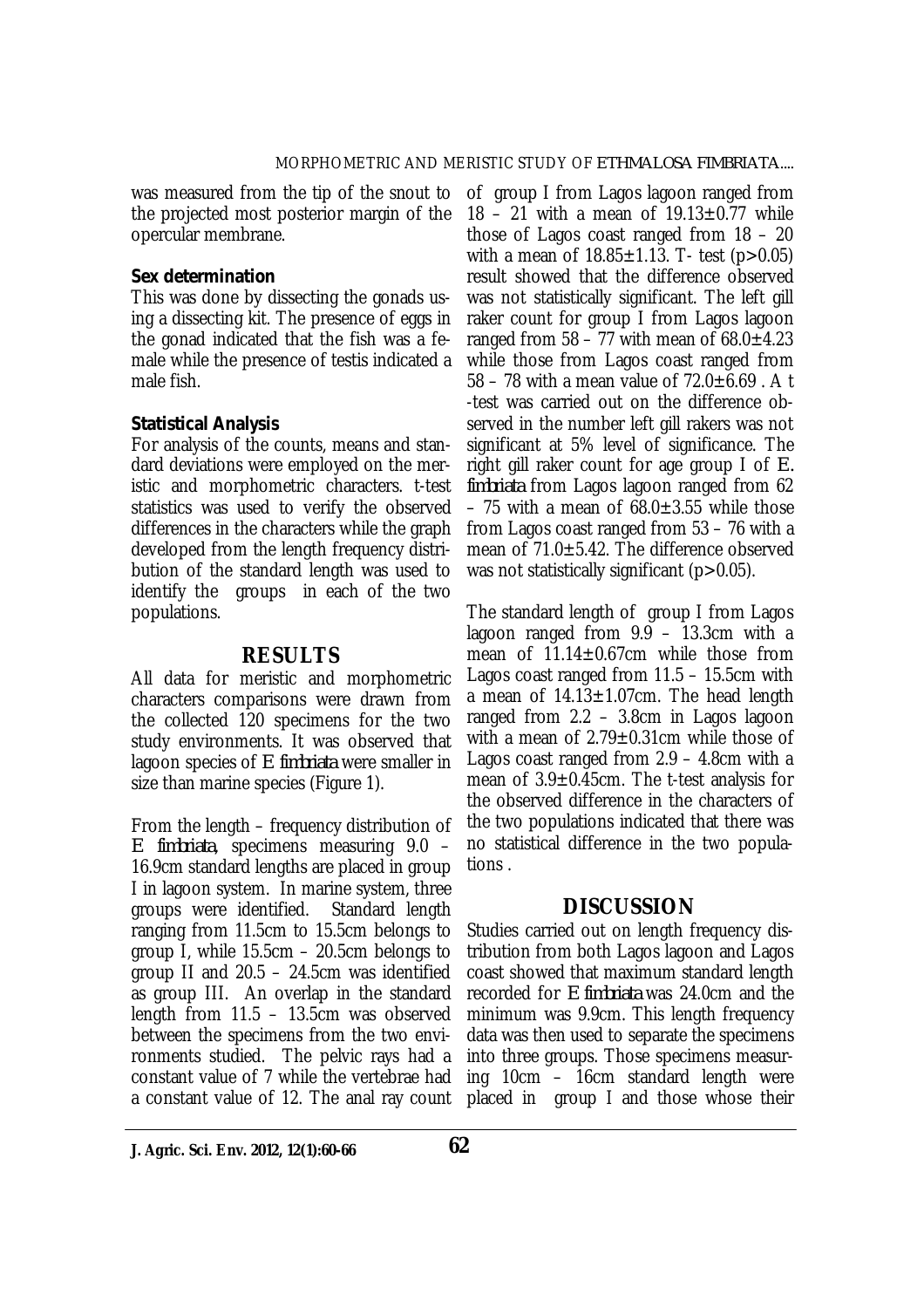standard lengths ranged from 17cm – 21cm belong to the group II and those ranging from 22cm – 24cm standard length belong to group III. This length range is likely to be standard length group at which *E. Fimbrata* move from lagoon environment to marine environment.

These observations agreed with the works carried out by Fagade and Olaniyan (1972) when they used length frequency distribution method to determine the age of *E fimbriata* from Lagos lagoon, in their results three modes of length distribution were recognized and these they used to age the specimens. Longhurst (1963), Salzen (1958) and Scheffeurs (1973) have all used length frequency distribution method to age *E fimbriata.* Salzen (1958) noted that *E fimbriata*  rarely attained four years of age in the Sierra Leone River estuary, while Scheuffers (1973) noted that specimens caught in the St Louis attained only three years of age. Apart from these observations which agreed with the work carried out, other workers such as Papageourgiou (1979) used length frequency distribution method to age *Rutilus rutilus* (Roach) from Lake Voici. Kusemiju (1975) working on the aspect of the ecology and life history of the sculpin *Cottus aleutious* in Lake Washington used length frequency distribution method to age the fish.

The use of meristic and morphometric characters have often being employed to determine the amount of variation among widely distributed species. Problems may however arise on what meristic characters should be used or as to what number is adequate since the effects of environment on a particular meristic character might be different from others, it was therefore logical to combine many characters for comparison

(Kusemiju, 1975). Many workers have also reported the use of meristic and morphometric characters and on the effects of environmental changes such as temperature and salinity. Ezenwa and Kusemiju (1981) used meristic and morphometric characters to distinguish between races of catfishes from brackish waters and major rivers in Nigeria. The differences observed in the species were based on sizes and number of gill rakers and they concluded that the changes were due to environmental effects based on salinity gradients. Ugwumba (1984) also employed the use of both meristic and morphometric characters on species of ten pounder *Elops lacerta* from three environments to know whether the species have developed into racial strains, from his investigation the species were not genetically separable.

In the specimens investigated the use of meristic characters such as dorsal rays and anal rays and also vertebral and gill raker counts were employed to verify whether there were statistically significant differences in the meristic characters of *E. fimbriata* of age group I from both Lagos lagoon (brackish water) and Lagos coast (marine environment) and these showed that there were statistically significant differences between the meristic characters from the two localities. Analysis carried out on the meristic characters of the three groups from the marine environments did not show any statistically significant differences. Abowei (2009) described the morphology, abundance, condition factor and Length-weight relationship of *E. fimbriata* from Nkoro River Niger Delta Nigeria. He noted that the structure of described fish was not separated into different strains though on set of rains affected the condition factor of the fish.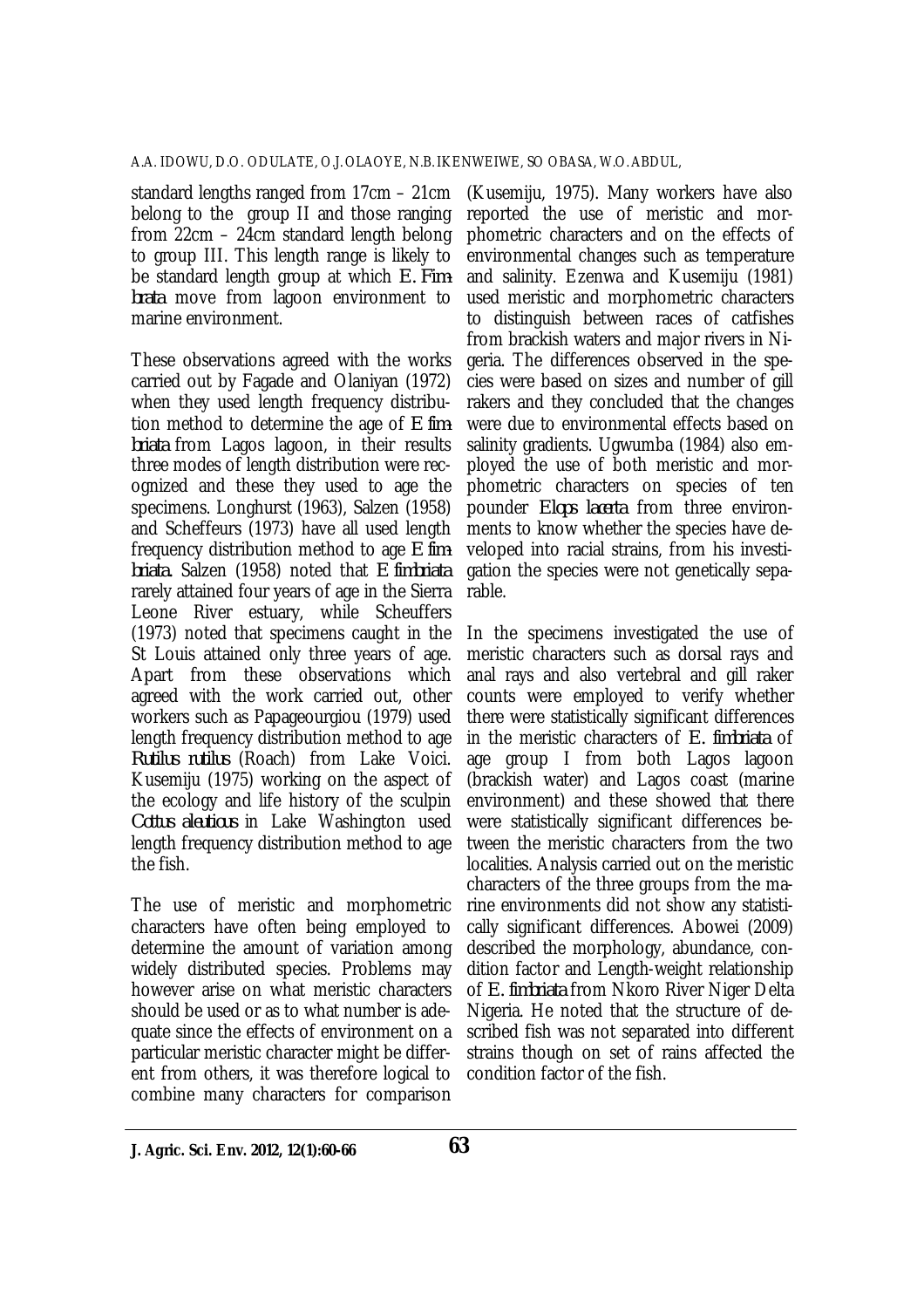The vertebral counts and the gill raker counts did not show any statistically significant differences between the group I from the Lagos lagoon and Lagos coast and also among the three groups from marine environment. Bainbridge (1961) elucidated that one of the most useful characters for distinguishing different species of Clupeid larvae is the total number of vertebrae. *E. dorsalis*  the species of *Ethmalosa* found in Sierra Leone has an average of about 43 vertebrae as its larvae should easily be distinguished from those of *Sardinella spp* which have an average of 46 or more. This observation agreed with the work carried out by Bainbridge (1961) on the vertebral count of *E. fimbriata* which had an average value of 42 vertebrae in all the three groups.

The objective of this study was to determine if significant differences occurred in meristic and morphometric characters in specimens of the Bonga *E. fimbriata* of group I from Lagos lagoon and Lagos coast

and also between the three groups from the marine environment. Since all the meristic characters statistically tested to verify whether the differences observed were due to some environmental factors were not statistically significant, the result could therefore be interpreted that most of the meristic characters although vary in number are laid down during the embryonic development and that the migration of *E. fimbriata* from Lagos coast (brackish water) when they are one year old to marine environment (Lagos coast) do not involve any significant modification of their meristic structures. Consequently, there are no structural modification of the meristic characters among the three groups when the statistical analysis carried out to verify any observable differences in the meristic characters did not show any statistically significant result. It is therefore possible to conclude that *E. fimbriata* strains from brackish water and marine environment are genetically inseparable, since environmental factors such as salinity have effect



Figure 1. Length frequency distribution of  $E$ , fimbrata from lagoon and marine environments.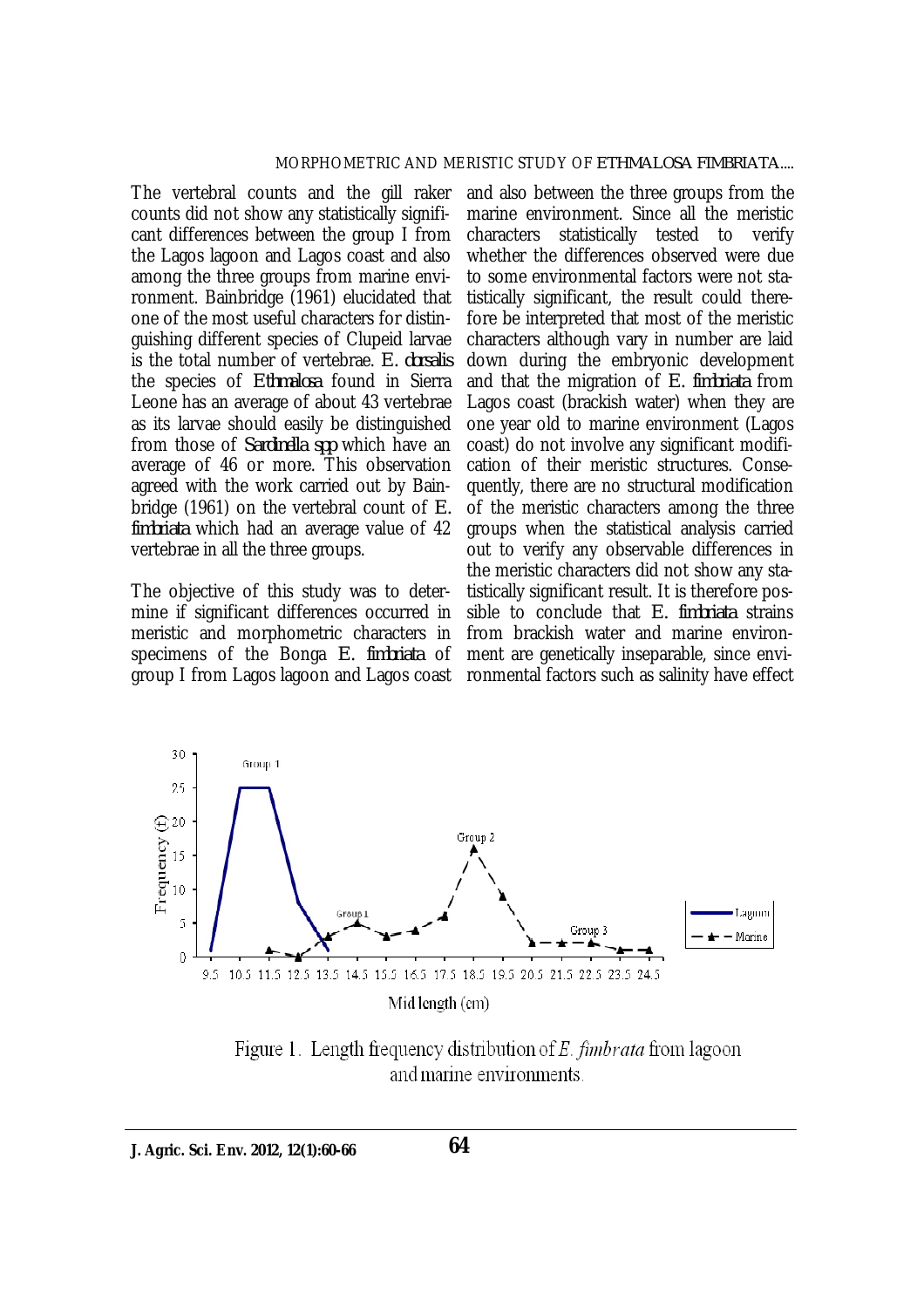A.A. IDOWU, D.O. ODULATE, O.J.OLAOYE, N.B.IKENWEIWE, SO OBASA, W.O.ABDUL,

#### **REFERENCES**

**Abowei, J. F. N** 2009. The Morphology, Abundance, Condition Factor and Lengthweight Relationship of *E. fimbriata* (Bowdish 1825) from Nkoro River Niger Delta, Nigeria. *Advance Journal of Food Science and Technology 1(1): 51-56*

**Ajani, E. K,** 2001. Effects of Biotic and Abiotic components of the habitat on f i s h productivity in Lagos Lagoon, Nigeria. Ph.D. Thesis University of Ibadan. P. 227.

**Badsha, S. K., Sainsburry, N.** 1978. Aspects of the biology and heavy metal accumulation of *Ciliata mustela*. *J. Fish Biol.* 12: 213-220.

**Bainbridge, V.** 1961. The early life history of the Bonga, *Etmalosa dorsalis* (Cuvier and Valenciennes). *Extrait du journal do conseil international pour l'exploration de la mer* vol. xxvi No. 33.pp. 347-353.

**Cushing, D. H.** 1975. *Marine Ecology and Fisheries.* Cambridge University Press, London, New York, Melbourne. Pp. 97-100.

**Essat, A. A., Hashem, M. T., ElGharabawy, M. M.** 1979. Biometric variation in *Soles vulgaris* acclimatized in lake quarun, Upper Egypt. *J. Fish Biol.* 4: 39-46

**Ezenwa, B.I.O., Kusemiju, K.** 1981. The distribution and comparative racial study of<br>the catfish *Chriystichthys nigrodigitatus* the catfish *Chriystichthys nigrodigitatus* (Lacepede)in Nigeria. Nig. *J. Nat. Sci.*

**Fagade S.O**., **Olaniyan, C.I.O.** 1972. The biology of West African shad*, Ethmalosa fimbriata* (Bowdich) in Lagos Lagoon. *J. Fish Biol.* 4:519-533.

**Fagade, S.O.** 1974. *Age determination of Tilapia melanotheron (Ruppell) in the Lagos lagoon, Nigeria.* (T.B. Bagenal ed.) (Symposium Proceeding). Oldworking; Unwin. pp.234

**Goldspink, C.R.** 1978. Comparative observation on the growth rate and year class strength of roach *Rutillus rutilus* L. in two Cheshire lakes, England. *J. Fish Biol*. 12: 421- 433.

**Gordon, J.D.H.** 1977. The fish population in the inshore of the west coast of Scotland. The distribution, abundance and growth of the whiting (*Nerlangius merlangus* L.). *J. Fish Biol.* 10: 587-596.

**Hikolsky, C.V** 1963. *The Ecology of Fishes.* Academic Press, London and New York. Pp. 187-230.

**Hynes, H.B.N.** 1950. The food of freshwater stickle backs (*Gastercsteus aculeatus* and *Pyoosteuspungitius*) with a review of methods used in studies of food of fish. *J. Anim. Ecol.* 19: 36-58.

**Jacques Panfili1, Jean-Dominique Durand1, Abdou Mbow, Bruno Guinand, Khady Diop, Justin Kantoussan, Diaga Thior, Omar T, Thiaw, Jean-Jacques Albaret, Raymond Laë1** 2004. Influence of salinity on life history traits of the bonga shad *E. fimbriata (*Pisces, Clupeidae): comparison between the Gambia and Saloum estuaries. *Mar Ecol Prog Ser. 270:241–252*

**Kusemiju K.** 1973. A study of the catfish of Lekki lagoon, with particular reference to the species *Chrysichthys walker* (Bagridae). Ph.D Thesis, University of Lagos, Lagos.

**Kusemiju, K.** 1975a. A Comparative racial study of the catfish *Chrysichthys nigrodigitatus* (Lacepede) from Lagos and Lekki Lagoon, Nigeria. *Bulletin de l'I.F.A.N. Ser. A.* 37(4): 887-989.

**Kusemiju, K.**1975b. Aspects of the ecology

**J. Agric. Sci. Env. 2012, 12(1):60-66 65**